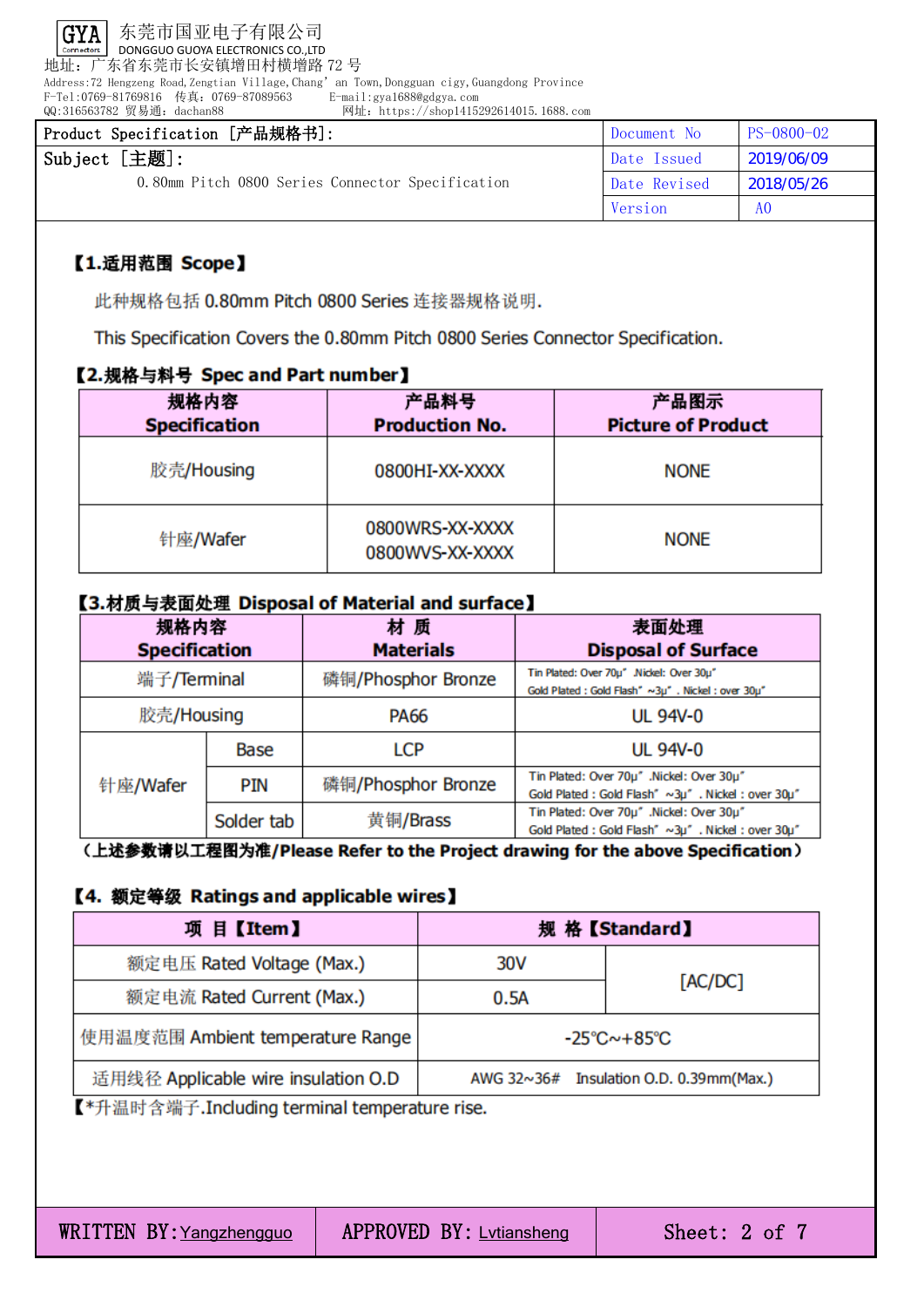

地址:广东省东莞市长安镇增田村横增路 72 号

Address:72 Hengzeng Road,Zengtian Village,Chang'an Town,Dongguan cigy,Guangdong Province

G-Tel:0769-81769816 传真:0769-87089563 E-mail:gya1688@gdgya.com QQ:316563782 贸易通:dachan88 网址:https://shop1415292614015.1688.com

| Product Specification [产品规格书]:                   | Document No  | PS-0800-02     |
|--------------------------------------------------|--------------|----------------|
| Subject [主题]:                                    | Date Issued  | 2019/06/09     |
| 0.80mm Pitch 0800 Series Connector Specification | Date Revised | 2018/05/26     |
|                                                  | Version      | A <sub>0</sub> |

## 【5.性能 PERFORMANCE】 5-1. 电气的性能 Electrical Performance.

| 项目<br><b>Item</b> |                                                                 | 条<br>件<br><b>[Test Condition]</b>                                                                                                                                                             | 格<br>规<br><b>【Requirement】</b>                                    |
|-------------------|-----------------------------------------------------------------|-----------------------------------------------------------------------------------------------------------------------------------------------------------------------------------------------|-------------------------------------------------------------------|
| $5 - 1 - 1$       | 接触阻抗<br>Contact<br>Resistance                                   | 公母配合,开放电压 20mV 以下,电流 10mA 检测<br>连接器 A~B 区.<br>Mate connectors, measure by dry circuit, 20mV<br>MAX, 10mA.<br>(Based upon EIA-364-06A).                                                        | Initial:<br>20 milliohms Max.<br>After Test:<br>40 milliohms Max. |
| $5 - 1 - 2$       | 绝缘阻抗<br><b>Insulation</b><br>Resistance                         | 公母配合,在相邻端子,端子与地片之间,使用<br>250V 的直流电,检测连接器.<br>Mate connectors, apply 250V DC between<br>adjacent terminal or ground.<br>(Based upon EIA-364-21B / MIL-STD-202<br>Method 302 Cond.B)            | 100 Megohms Min.                                                  |
| $5 - 1 - 3$       | 耐电压<br><b>Dielectric</b><br>Strength                            | 公母配合,在相邻端子,端子与地片之间,使用<br>200V 的交流电 1 分锺,检测连接器.<br>Mate connectors, apply 200V AC for 1 minute<br>between adjacent terminal or ground.<br>(Based upon EIA-364-20A / MIL-STD-202<br>Method 301) | 不出现中断等情况<br>No Breakdown<br>and Flashover                         |
| $5 - 1 - 4$       | 铆线后端子接<br>触阻抗<br>Contact<br>resistance on<br>crimped<br>portion | 铆线后之端子,开放电压 20mV 以下,电流 10mA<br>检测连接器.<br>Crimp the applicable wire on to the terminal<br>measure by dry circuit 20mV MAX, 10mA.                                                               | 20 milliohms Max.                                                 |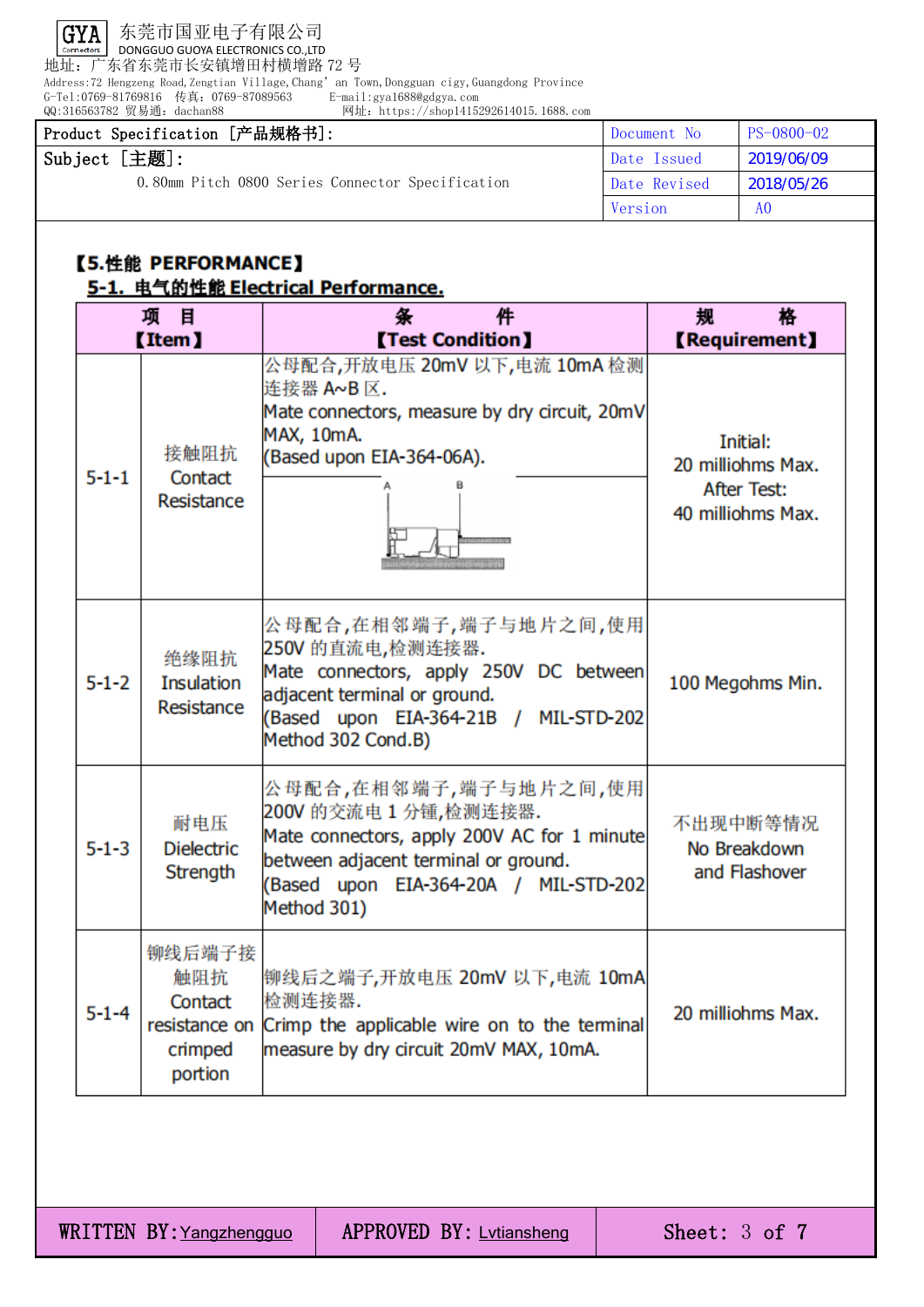

地址:广东省东莞市长安镇增田村横增路 72 号

Address:72 Hengzeng Road,Zengtian Village,Chang'an Town,Dongguan cigy,Guangdong Province

H-Tel:0769-81769816 传真:0769-87089563 E-mail:gya1688@gdgya.com

|                                                                                              |             | QQ:316563782 贸易通: dachan88                     | 网址: https://shop1415292614015.1688.com                                                                                                                                                                      |                                      |                                                                                                                             |
|----------------------------------------------------------------------------------------------|-------------|------------------------------------------------|-------------------------------------------------------------------------------------------------------------------------------------------------------------------------------------------------------------|--------------------------------------|-----------------------------------------------------------------------------------------------------------------------------|
|                                                                                              |             | Product Specification [产品规格书]:                 |                                                                                                                                                                                                             | Document No                          | PS-0800-02                                                                                                                  |
| Subject [主题]:<br>0.80mm Pitch 0800 Series Connector Specification                            |             | Date Issued                                    | 2019/06/09                                                                                                                                                                                                  |                                      |                                                                                                                             |
|                                                                                              |             |                                                | Date Revised                                                                                                                                                                                                | 2018/05/26                           |                                                                                                                             |
|                                                                                              |             |                                                |                                                                                                                                                                                                             | Version                              | A <sub>0</sub>                                                                                                              |
|                                                                                              |             |                                                | 5-2. 机械的性能 Mechanical Performance.                                                                                                                                                                          |                                      |                                                                                                                             |
| 目<br>条<br>件<br>格<br>项<br>规<br><b>Item</b><br><b>Test Condition I</b><br><b>【Requirement】</b> |             |                                                |                                                                                                                                                                                                             |                                      |                                                                                                                             |
|                                                                                              | $5 - 2 - 1$ | 插拔力<br><b>Insertion</b><br>& withdraw<br>Force | 以每分锺 25.4±3mm 的速率插入和拔出.<br>Insert and withdraw Connectors at the speed<br>rate of 25.4±3mm/minute.                                                                                                          |                                      | 参照第6项<br>Refer to paragraph 6                                                                                               |
|                                                                                              | $5 - 2 - 2$ | 线材保持力<br>Wire<br>Retention<br>Force            | 以每分 25±3mm 的速率,將线材從 Housing 拔出<br>的力量.<br>Apply axial pull out force at the speed rate of<br>25±3mm/minute on the Pull Out Force Axial<br>direction.<br>Perpendicular<br>Parallel<br>direction<br>direction | 平行方向<br>parallel<br>AWG#32<br>AWG#36 | 垂直方向<br>perpendicular<br>6N {0.60kgf} Min. 2.0N {0.20kgf} Min.<br>AWG#32<br>4N {0.40kgf} Min. 1.5N {0.15kgf} Min.<br>AWG#36 |
|                                                                                              | $5 - 2 - 3$ | Pin<br>针保持力<br>Force                           | 以每分 25.4±3mm 的速率,将单 PIN 针从 Wafer<br>内轴向推出的力量.<br>Apply axial push force at the speed rate of<br>Pin Retention 25.4±3mm/minute.                                                                              |                                      | 2.5N {0.25kgf} Min.                                                                                                         |

WRITTEN BY: Yangzhengguo | APPROVED BY: Lytiansheng | Sheet: 4 of 7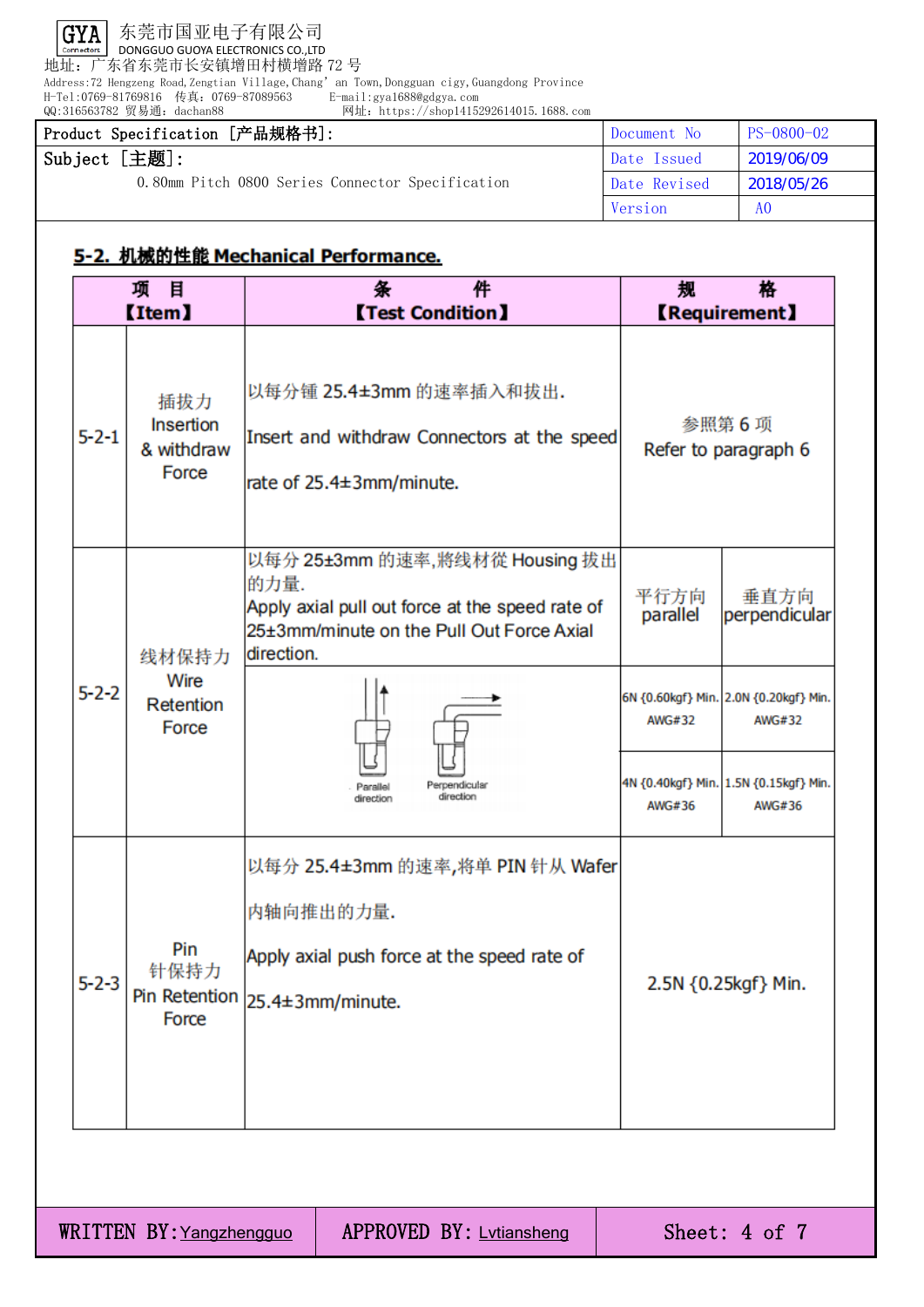

地址:广东省东莞市长安镇增田村横增路 72 号

Address:72 Hengzeng Road,Zengtian Village,Chang'an Town,Dongguan cigy,Guangdong Province

I-Tel:0769-81769816 传真:0769-87089563 E-mail:gya1688@gdgya.com QQ:316563782 贸易通:dachan88 网址:https://shop1415292614015.1688.com

| Product Specification [产品规格书]:                   | Document No  | $PS-0800-02$   |
|--------------------------------------------------|--------------|----------------|
| Subject [主题]:                                    | Date Issued  | 2019/06/09     |
| 0.80mm Pitch 0800 Series Connector Specification | Date Revised | 2018/05/26     |
|                                                  | Version      | A <sub>0</sub> |

## 5-3. 环境性能及其它 Environmental Performance and Others.

| 项<br>目<br><b>Item</b> |                                              | 件<br>条<br><b>[Test Condition]</b>                                                                                                                                                                                                                   | 格<br>规<br><b>【Requirement】</b>     |                         |
|-----------------------|----------------------------------------------|-----------------------------------------------------------------------------------------------------------------------------------------------------------------------------------------------------------------------------------------------------|------------------------------------|-------------------------|
| $5 - 3 - 1$           | 重复插拔<br>Repeated<br>Insertion/<br>Withdrawal | 以每分锺不超过 10 次的速率,将公母插拔<br>30 次.<br>When mated up to 30 cycles repeatedly<br>by the rate of 10 cycles per minute.                                                                                                                                     | 接触阻抗<br>Contact<br>Resistance      | 40 milliohms<br>Max.    |
| $5 - 3 - 2$           | 温升测试<br><b>Temperature</b><br><b>Rise</b>    | 公母对插后,在通过额定电流下,所测定的 <br>温度.<br>Carrying rated current load. (UL 1977)                                                                                                                                                                               | 温升测试<br><b>Temperature</b><br>rise | 30°C Max.               |
|                       |                                              | 振幅: 1.5mm P-P<br>时间: 10~55~10 HZ in 1 minute<br>持续时间: 每轴向2小时<br>Amplitude: 1.5mm P-P<br>Sweep time: $10 \times 55 \times 10$ HZ in 1 minute<br>Duration: 2 hours in each X.Y.Z axials.<br>Based upon EIA-364-28B/MIL-STD-202<br>Method 213B Cond.A) | 外观<br>Appearance                   | 无异状<br>No Damage        |
| $5 - 3 - 3$           | 振动测试<br><b>Vibration test</b>                |                                                                                                                                                                                                                                                     | 接触阻抗<br>Contact<br>Resistance      | 40 milliohms<br>Max.    |
|                       |                                              |                                                                                                                                                                                                                                                     | 瞬断<br><b>Discontinuity</b>         | 1 micro-<br>second Max. |
| $5 - 3 - 4$           | 冲击测试<br>Shock test                           | 在 X.Y.Z 上 6 个方向上,以 490m/s <sup>2</sup> (50g 的<br>力量)冲击下各 3 回.490m/s <sup>2</sup> {50G}, 3<br>strokes in each X.Y.Z. axes.<br>Based upon EIA-364-27B/MIL-STD-202<br>Method 213B Cond.A)                                                              | 外观<br>Appearance                   | 无异状<br>No Damage        |
|                       |                                              |                                                                                                                                                                                                                                                     | 接触阻抗<br>Contact<br>Resistance      | 40 milliohms<br>Max.    |
|                       |                                              |                                                                                                                                                                                                                                                     | 瞬断<br><b>Discontinuity</b>         | 1 micro-<br>second Max. |
| $5 - 3 - 5$           | 耐热性<br>Heat<br>Resistance                    | 85±2°C,96 hours.<br>(Based upon MIL-STD-202 Method 108A<br>Cond.A)                                                                                                                                                                                  | 外观<br>Appearance                   | 无异状<br>No Damage        |
|                       |                                              |                                                                                                                                                                                                                                                     | 接触阻抗<br>Contact<br>Resistance      | 40 milliohms<br>Max.    |
| $5 - 3 - 6$           | 耐寒性<br>Cold<br>Resistance                    |                                                                                                                                                                                                                                                     | 外观<br>Appearance                   | 无异状<br>No Damage        |
|                       |                                              | $-25 \pm 5^{\circ}$ C,96 hours.<br>(Based upon EIA-364-105)                                                                                                                                                                                         | 接触阻抗<br>Contact<br>Resistance      | 40 milliohms<br>Max.    |

WRITTEN BY: Yangzhengguo | APPROVED BY: Lytiansheng | Sheet: 5 of 7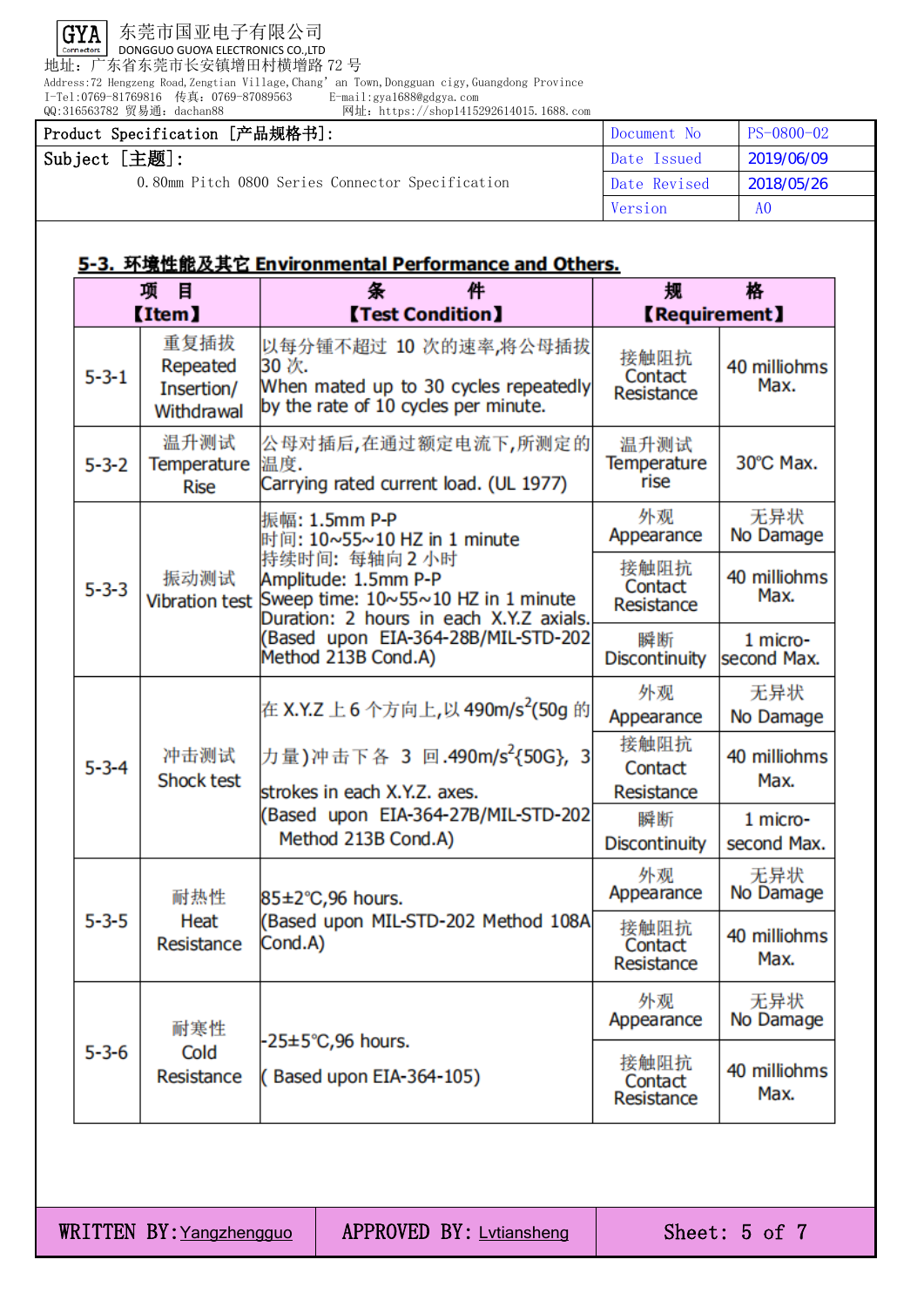

地址:广东省东莞市长安镇增田村横增路 72 号

Address:72 Hengzeng Road,Zengtian Village,Chang' an Town,Dongguan cigy,Guangdong Province<br>J-Tel:0769-81769816 传真: 0769-87089563 E-mail:gya1688@gdgya.com

J-Tel:0769-81769816 传真:0769-87089563 E-mail:gya1688@gdgya.com QQ:316563782 贸易通:dachan88 网址:https://shop1415292614015.1688.com

#### Product Specification [产品规格书]: <br>
Document No PS-0800-02 Subject [主题]: 0.80mm Pitch 0800 Series Connector Specification Date Issued 2019/06/09 Date Revised 2018/05/26 Version A0

| 项<br>目       |                                | 件<br>条                                                                                                                                                                  | 规<br>格                               |                          |
|--------------|--------------------------------|-------------------------------------------------------------------------------------------------------------------------------------------------------------------------|--------------------------------------|--------------------------|
| (Item)       |                                | <b>[Test Condition]</b>                                                                                                                                                 | <b>【Requirement】</b>                 |                          |
| $5 - 3 - 7$  | 耐湿性<br><b>Humidity</b>         | 温度: 40±2℃<br>湿度: 90~95%(RH)<br>持续时间: 96 hours<br>Temperature: 40±2°C<br>Relative Humidity: 90~95%<br>Duration: 96 hours<br>(Based upon EIA-364-31A/MIL-STD-202          | 外观<br>Appearance                     | 无异状<br>No Damage         |
|              |                                |                                                                                                                                                                         | 接触阻抗<br>Contact<br>Resistance        | 40 milliohms<br>Max.     |
|              |                                |                                                                                                                                                                         | 耐电压<br><b>Dielectric</b><br>Strength | Must meet<br>$5 - 1 - 3$ |
|              |                                | Method 103B Cond.B)                                                                                                                                                     | 绝缘阻抗<br>Insulation<br>Resistance     | 40 Megohms<br>Min.       |
|              |                                | 从-25℃持续 30 分锺升至+85℃持续 30 分                                                                                                                                              | 外观                                   | 无异状                      |
| $5 - 3 - 8$  | 温度变化<br>Temperature            | 锺,循环5次.<br>5 cycles of: $a) -25^{\circ}C$ 30 minutes.                                                                                                                   | Appearance                           | No Damage                |
|              | Cycling                        | b) $+85^{\circ}$ C 30 minutes.<br>(Based upon EIA-364-32B)                                                                                                              | 接触阻抗<br>Contact<br>Resistance        | 40 milliohms<br>Max.     |
|              | 盐水喷雾<br><b>Salt Spray</b>      | 在温度 35±2℃,盐水浓度 5±1%下,盐水喷                                                                                                                                                | 外观                                   | 无异状                      |
|              |                                | 雾 24±1 小时.<br>$24±1$ hours exposure to a salt spray<br>from the $5\pm1\%$ solution at $35\pm2\degree$ C.<br>(Based upon EIA-364-26B/MIL-STD-202<br>Method 101D Cond.B). | Appearance                           | No Damage                |
| $5 - 3 - 9$  |                                |                                                                                                                                                                         | 接触阻抗<br>Contact<br>Resistance        | 40 milliohms<br>Max.     |
|              | 焊锡附着性<br>Solder-<br>ability    | 焊接时间: 3±0.5 秒.<br>焊接温度: 245±5°C.                                                                                                                                        |                                      | 浸渍面积需<br>95%以上<br>95% of |
| $5 - 3 - 10$ |                                | Soldering Time: 3±0.5second.                                                                                                                                            | <b>Solder Wetting</b>                | immersed                 |
|              |                                | Solder Temperature: 245±5°C.                                                                                                                                            |                                      | area must<br>show no     |
|              |                                | (Based upon EIA-364-52)                                                                                                                                                 |                                      | voids, pin<br>holes.     |
| $5 - 3 - 11$ | 焊锡耐热性<br>Solder-<br>Resistance | 焊接时间: 5~10 秒.                                                                                                                                                           |                                      |                          |
|              |                                | 焊接温度: 255+5/-5℃.                                                                                                                                                        |                                      |                          |
|              |                                | Soldering time:5~10 sec solder.                                                                                                                                         | 外观<br>Appearance                     | 无异状<br>No Damage         |
|              |                                | Temperature:255+5/-5°C.                                                                                                                                                 |                                      |                          |
|              |                                | (Based upon EIA-364-56A)                                                                                                                                                |                                      |                          |